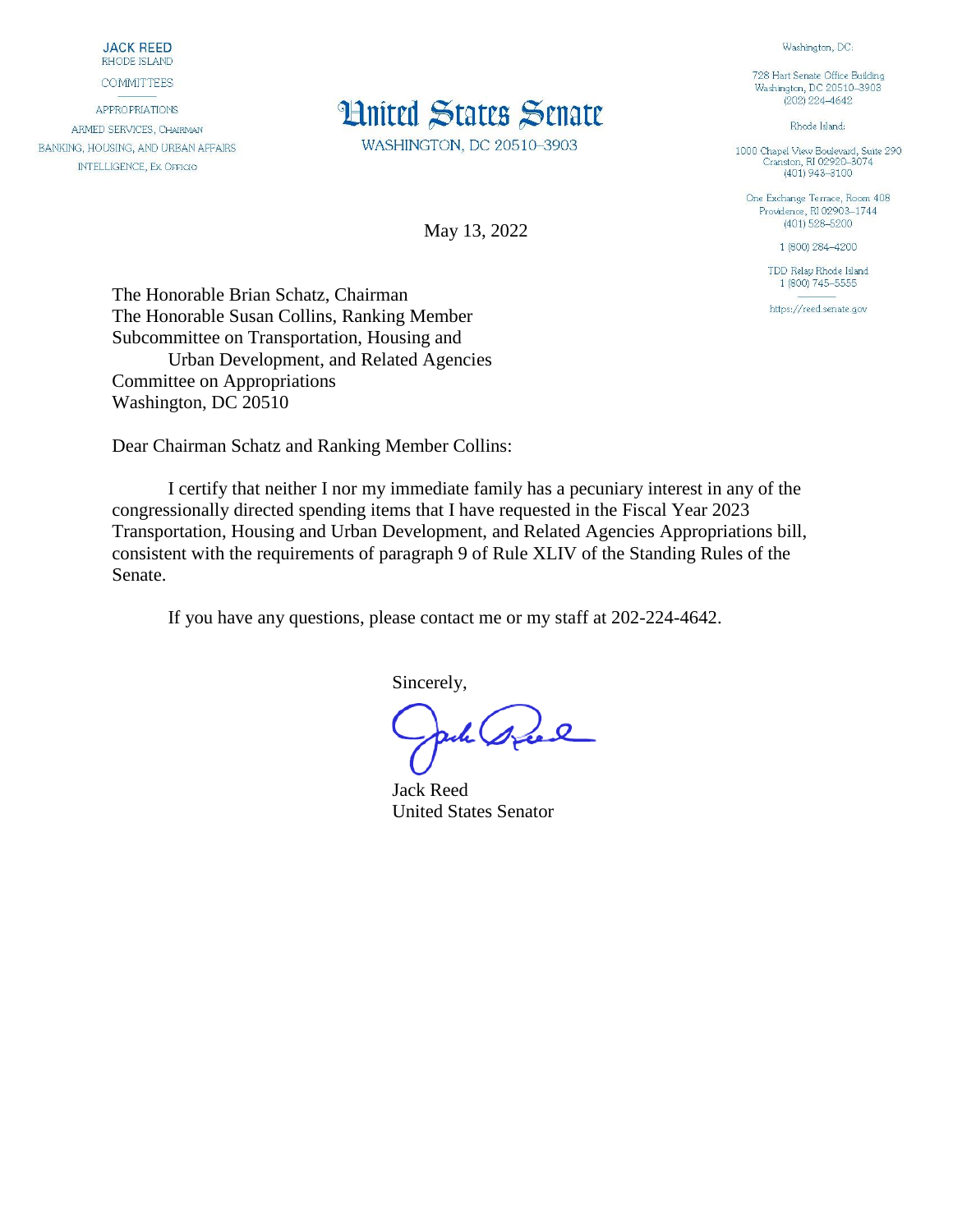## **Senator Jack Reed (D-RI) Transportation, Housing and Urban Development, and Related Agencies Congressionally Directed Spending Requests**

| <b>Recipient</b>                                    | <b>Project Purpose</b>                                        | <b>Project Location</b>      | <b>Amount</b><br><b>Requested</b><br>$(\$000)$ |        |
|-----------------------------------------------------|---------------------------------------------------------------|------------------------------|------------------------------------------------|--------|
| <b>Blackstone Valley</b><br><b>Community Action</b> | For facility improvements.                                    | Pawtucket                    | \$                                             | 50     |
| Boys & Girls Clubs of<br><b>Newport County</b>      | For building renovation and expansion.                        | Newport                      | \$                                             | 2,879  |
| Boys & Girls Clubs of<br>Providence (BGCP)          | For facilities renovation.                                    | Providence                   | \$                                             | 2,000  |
| Boys & Girls Clubs of<br>Providence (BGCP)          | For facilities renovation.                                    | Providence                   | \$                                             | 2,000  |
| Boys and Girls Club of<br>Northern Rhode Island     | For a new facility.                                           | Woonsocket                   | \$                                             | 2,000  |
| Children's Friend and<br>Service                    | To develop mixed-income housing and a<br>child care facility. | Providence                   | \$                                             | 2,000  |
| City of Central Falls                               | For affordable housing.                                       | <b>City of Central Falls</b> | \$                                             | 2,600  |
| City of Cranston                                    | For an aquatic center.                                        | <b>City of Cranston</b>      | $\mathcal{S}$                                  | 2,000  |
| <b>City of East Providence</b>                      | For an aquatic center.                                        | City of East<br>Providence   | \$                                             | 5,000  |
| <b>City of East Providence</b>                      | For the construction of a community<br>center.                | City of East<br>Providence   | $\mathcal{S}$                                  | 5,000  |
| <b>City of Newport</b>                              | For floating ferry docks.                                     | Newport                      | \$                                             | 713    |
| <b>City of Newport</b>                              | For facility improvements for a small<br>business incubator.  | Newport                      | \$                                             | 2,000  |
| City of Pawtucket                                   | For a pedestrian walkway and park.                            | <b>City of Pawtucket</b>     | \$                                             | 10,000 |
| City of Pawtucket                                   | To acquire property for affordable housing<br>development.    | <b>City of Pawtucket</b>     | \$                                             | 2,000  |
| City of Pawtucket                                   | For an emergency homeless shelter.                            | <b>City of Pawtucket</b>     | \$                                             | 1,200  |
| City of Providence                                  | For project planning.                                         | Providence                   | \$                                             | 2,000  |
| City of Providence                                  | For an Urban Trail Network.                                   | Providence                   | \$                                             | 2,000  |
| City of Warwick                                     | For a recreational trails project.                            | Warwick                      | \$                                             | 4,400  |
| Cove Homes,<br>Incorporated                         | For an affordable housing development.                        | <b>East Greenwich</b>        | \$                                             | 2,000  |
| Crossroads Rhode Island For affordable housing.     |                                                               | Providence                   | \$                                             | 2,000  |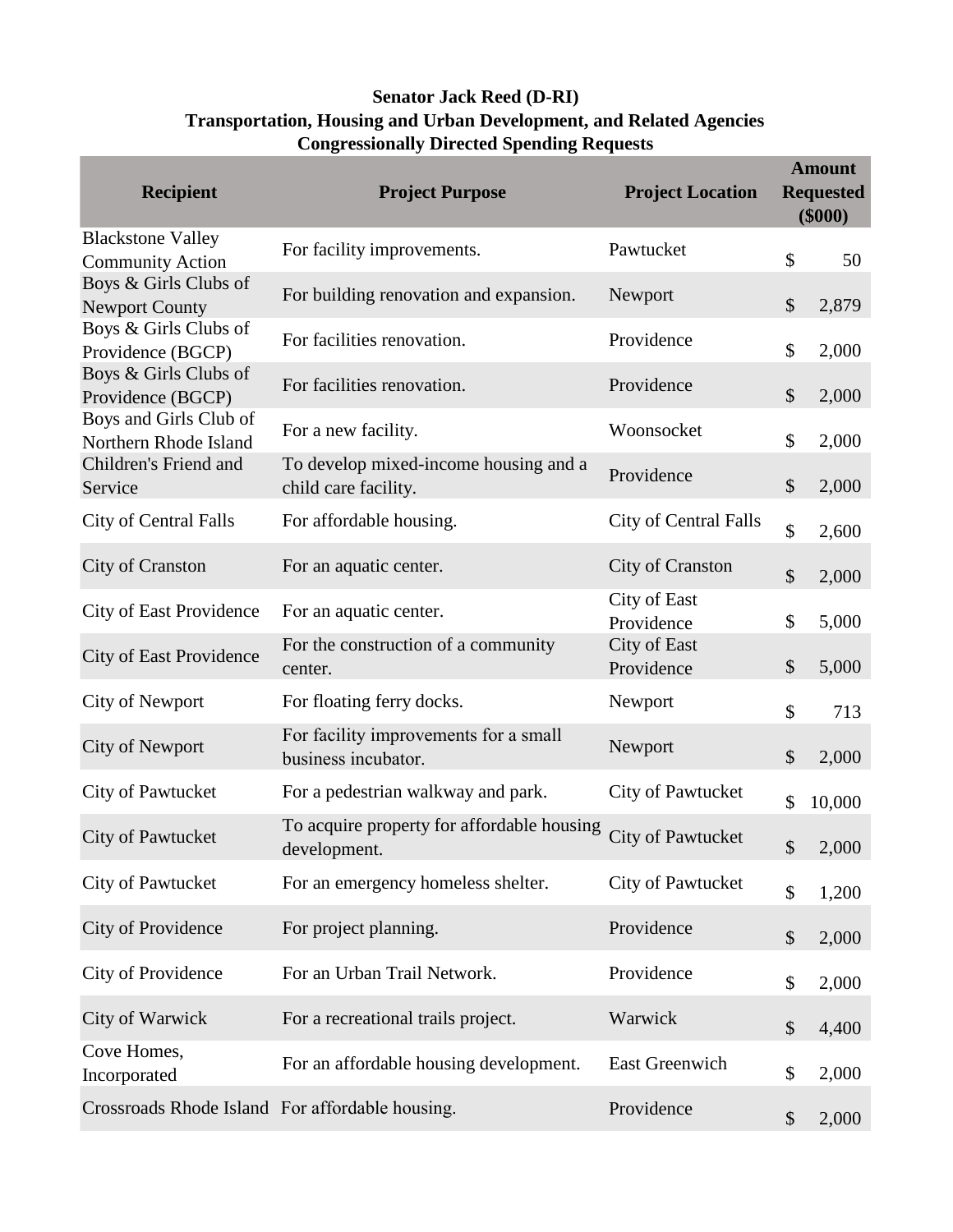|                                                 | Crossroads Rhode Island For headquarters improvements.                      | Providence                                   | \$<br>750    |
|-------------------------------------------------|-----------------------------------------------------------------------------|----------------------------------------------|--------------|
| <b>Crossroads Rhode Island</b>                  | For housing for medically<br>vulnerable individuals.                        | Providence                                   | \$<br>1,000  |
| Dorcas International<br>Institute of RI         | For affordable housing.                                                     | Providence                                   | \$<br>10,000 |
| DownCity Design                                 | For building renovation.                                                    | Providence                                   | \$<br>150    |
| <b>Foster Forward</b>                           | For affordable housing.                                                     | <b>East Providence</b>                       | \$<br>2,000  |
| Genesis Center                                  | For facilities and equipment.                                               | Providence                                   | \$<br>342    |
| <b>Greater Providence</b><br><b>YMCA</b>        | For facilities improvements.                                                | Barrington, Cranston,<br>and South Kingstown | \$<br>1,808  |
| <b>Greater Providence</b><br><b>YMCA</b>        | For improvements to outdoor recreational<br>facilities.                     | Warwick                                      | \$<br>1,100  |
| Haus of Codec                                   | For an emergency youth shelter and<br>transitional housing.                 | Providence                                   | \$<br>250    |
| <b>Herreshoff Marine</b><br>Museum              | For the rehabilitation of a historic<br>building.                           | <b>Bristol</b>                               | \$<br>1,000  |
| <b>Herreshoff Marine</b><br>Museum              | For a marina expansion.                                                     | <b>Bristol</b>                               | \$<br>750    |
| <b>Higher Ground</b><br>International           | For facility improvements.                                                  | Providence                                   | \$<br>350    |
| <b>IYRS</b> School of<br>Technology & Trades    | For outdoor facility enhancements.                                          | Newport                                      | \$<br>300    |
| <b>Local Initiatives Support</b><br>Corporation | For revolving predevelopment loan pool<br>for early education centers.      | Statewide                                    | \$<br>2,000  |
| Center                                          | Newport Performing Arts For the installation of fire suppression<br>system. | Newport                                      | \$<br>170    |
| <b>Olneyville Housing</b><br>Corporation        | For affordable housing.                                                     | <b>Central Falls</b>                         | \$<br>2,000  |
| Providence Children's<br>Museum                 | For facilities improvements.                                                | Providence                                   | \$<br>170    |
| Providence Performing<br><b>Arts Center</b>     | For technology upgrades.                                                    | Providence                                   | \$<br>750    |
| Providence<br><b>Redevelopment Agency</b>       | For site acquisition and restoration.                                       | Providence                                   | \$<br>2,000  |
| ProvPort                                        | For property acquisition.                                                   | Providence                                   | \$<br>10,000 |
| <b>Quonset Development</b><br>Corporation       | For a road relocation.                                                      | North Kingstown                              | \$<br>2,400  |
| <b>Rhode Island Airport</b><br>Corporation      | For terminal improvements at T.F. Green<br>airport.                         | Warwick                                      | \$<br>5,000  |
| RI Department of<br>Transportation              | For road resurfacing.                                                       | <b>East Greenwich</b>                        | \$<br>1,000  |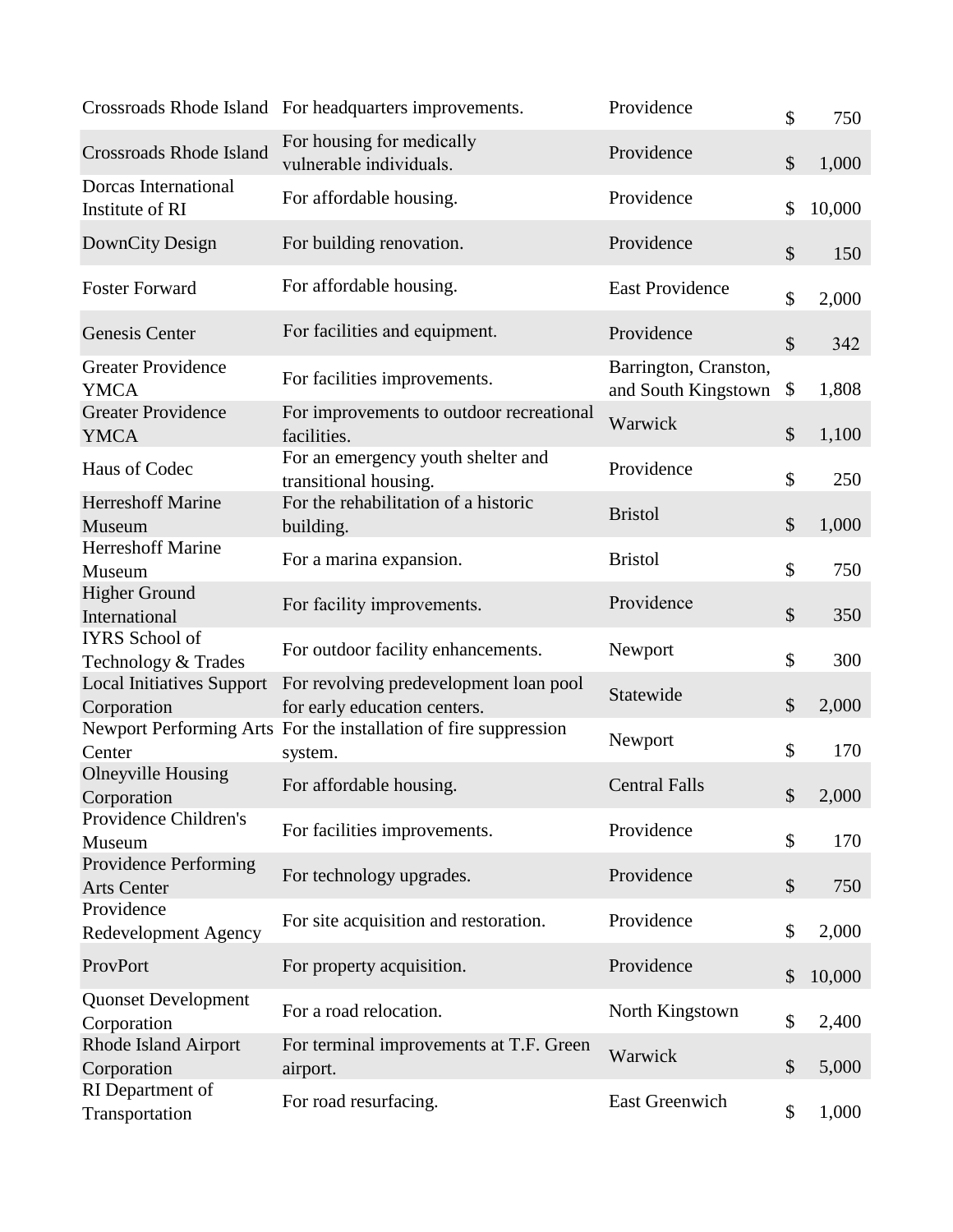| RI Department of<br>Transportation    | For road reconstruction and<br>enhancements.                                     | Lincoln                                              | \$<br>1,000  |
|---------------------------------------|----------------------------------------------------------------------------------|------------------------------------------------------|--------------|
| RI Department of<br>Transportation    | For road resurfacing.                                                            | <b>East Providence</b>                               | \$<br>1,000  |
| RI Department of<br>Transportation    | For safety improvements.                                                         | Smithfield                                           | \$<br>2,000  |
| RI Department of<br>Transportation    | For road resurfacing and sidewalk repairs. Tiverton                              |                                                      | \$<br>2,000  |
| RI Department of<br>Transportation    | For sidewalk installation.                                                       | North Kingstown                                      | \$<br>2,000  |
| RI Department of<br>Transportation    | To repair five bridges inside Roger<br>Williams Park.                            | Providence                                           | \$<br>5,000  |
| RI Department of<br>Transportation    | For road reconstruction.                                                         | Warwick                                              | \$<br>3,000  |
| RI Department of<br>Transportation    | For sidewalk repairs.                                                            | <b>Bristol</b>                                       | \$<br>4,000  |
| RI Department of<br>Transportation    | For bridge repair and replacement.                                               | Woonsocket                                           | \$<br>4,000  |
| RI Department of<br>Transportation    | For road paving and improvements.                                                | North Providence,<br>North Smithfield,<br>Smithfield | \$<br>4,000  |
| RI Department of<br>Transportation    | For road resurfacing and enhancements.                                           | Portsmouth                                           | \$<br>5,000  |
| RI Department of<br>Transportation    | For sidewalk repairs and upgrades.                                               | Warwick                                              | \$<br>5,000  |
| RI Department of<br>Transportation    | For bridge demolition and site restoration<br>(planning).                        | Statewide                                            | \$<br>5,000  |
| RI Department of<br>Transportation    | For bridge rehabilitation.                                                       | Warwick                                              | \$<br>3,000  |
| <b>RI</b> Public Transit<br>Authority | To provide improved bus stop signage.                                            | Providence                                           | \$<br>2,500  |
| <b>RI</b> Public Transit<br>Authority | For bus shelter improvements.                                                    | Providence                                           | \$<br>3,000  |
| <b>RI Public Transit</b><br>Authority | For the purchase of buses.                                                       | Providence                                           | \$<br>6,250  |
| RI Turnpike and Bridge<br>Authority   | For preservation of the Mount Hope<br>Bridge.                                    | <b>Bristol</b>                                       | \$<br>11,000 |
| Sojourner House                       | For affordable housing victims of<br>domestic violence, sexual assault, and      | Providence                                           | \$<br>1,000  |
| The Museum at Belcourt<br>Castle      | To complete the Liberty Museum and<br><b>Cultural Center at Belcourt Castle.</b> | Newport                                              | \$<br>550    |
| Town of Bristol                       | For the renovation of the existing public<br>works garage.                       | <b>Town of Bristol</b>                               | \$<br>200    |
| Town of Bristol                       | For a pedestrian walkway.                                                        | Town of Bristol                                      | \$<br>1,000  |